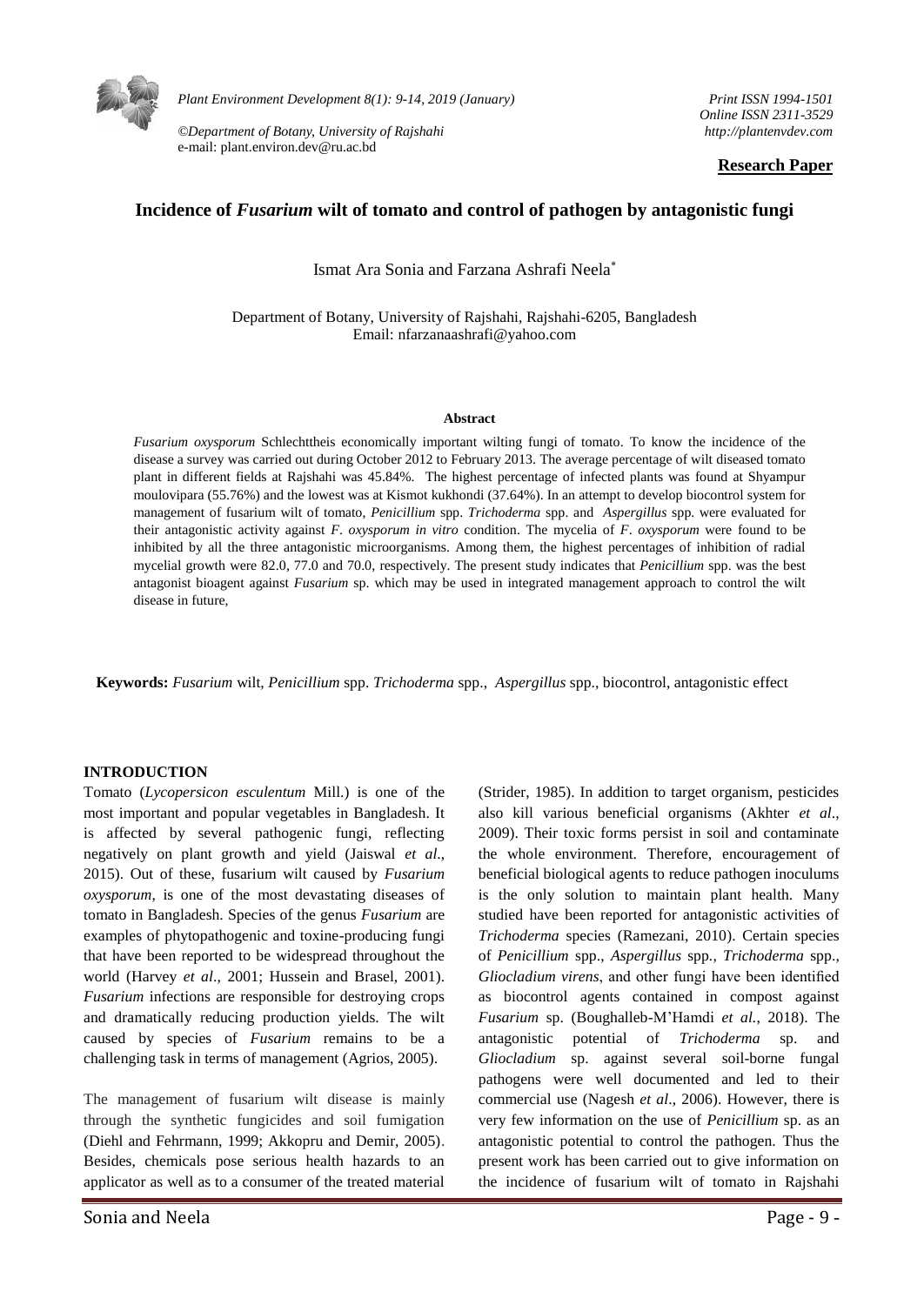Metropolitan City and evaluate *in vitro* antagonistic effect of some bioagents against the growth of *F*. *oxysporum*  causing fusarium wilt disease of tomato*.*

## **MATERIALS AND METHODS**

The survey of fusarium wilt disease of tomato was conducted in Rajshahi Metropolitan City. The locations of survey area and sample collection of wilt disease of tomato are given below:

**Table 1: List of location of survey and collection of wilt diseased tomato**

| Serial no. | location             | Total no. of field |
|------------|----------------------|--------------------|
| 1          | Shyampur moulovipara | 6                  |
| 2          | Line budhpara        | 5                  |
| 3          | Kismot kukhondi      | 3                  |
| 4          | Meherchondi          | 5                  |
| 5          | Dohorompur           |                    |
| 6          | Modhobudhpara        |                    |

#### **Disease Incidence**

The disease of tomato field percentage of infected plants and percentage of damaged plants was recorded by adopting the grading formula of Siddaramaiah *et al.* (1978):

Disease incidence  $=$   $\frac{\text{Total No. of Infected Plants}}{\text{Total No. of Plants}} \times 100$ 

## **Isolation and identification of pathogen**

The wilt infected tomato plant's stems were collected in the polythene bags, which were made airtight. Collected materials were labeled properly and then brought to the Laboratory of Plant Pathology, Mycology and Microbiology, Department of Botany, University of Rajshahi, Bangladesh. Diseased parts of tomato plant were cut into small pieces. The pieces were then washed in running tap water, sterilized in 0.1% mercuric chloride solution and washed repeatedly for several times in sterilized distilled water to remove mercuric chloride solution. Three pieces of sterilized infected plant's parts were transferred to Potato Dextrose Agar (PDA) plate. Plates were incubated at  $25\pm2\degree$ C for 15 days for recovery of pathogen. The pathogen was purified by single spore method and according to cultural and morphological characteristics the identification of pathogen was done with the help of standard keys (Booth, 1971; Nelson *et al*., 1983). Pathogenicity tests were done on potted tomato plants according to Koch's postulate (Agrios, 2005).

# **Isolation and identification of antagonistic fungi from soil**

For isolation of antagonistic fungi, soil samples were collected from rhizosphere of tomato plant from different tomato field of Botanical Garden, Rajshahi University. The samples were taken up to a depth of 20 cm after removing approximately 3 cm of the soil surface. The samples were placed in polyethylene bag, closed tightly and stored into the laboratory.

Sample suspension were prepared by adding 1.0 g sample to 10 ml of sterile distilled water and shaken for 15 minutes. Immediately afterwards, each suspension was serially diluted to  $10<sup>3</sup>$  and 1 ml of this dilution was spread on a PDA plate. Then the culture plates were incubated at room temperature for one week and observed regularly. After one week there were many microorganisms were grown in the culture plates. From the culture plates the distinct colonies were observed by under microscope and the selected fungi were identified as *Trichoderma* spp., *Penicillium* spp. and *Aspergillus* spp.

## **Antagonistic effect of selected fungi against** *Fusarium* **sp.**

The antagonistic properties of three fungi were tested for their efficacy to inhibit growth of *F. oxysporum* in dual culture on PDA medium  $(R_2)$ . Mycelial blocks were cut from the periphery of 7 days old culture of *Trichoderma*  spp., *Penicillium* spp. and *Aspergillus* spp. Different antagonistic agents and *Fusarium* sp. were placed on PDA plate facing opposite to each other and incubation in same at 27 °C for 7 days. Data were recorded on colony diameter after 7 days of incubation.

By measuring the radius of *Fusarium* sp. in the direction of the antagonistic colony in the control plate was considered as  $R_1$ . The two reading were transformed into percent inhibition radial growth (PIRG) using the formula of Skidmore and Dickinson (1976).

PIRG = 
$$
\frac{R_1 \cdot R_2}{R_1} \times 100
$$

Where,

 $R_1$  = Radius of colony of *Fusarium* sp. in control plate  $R_2$  = Radius of colony of *Fusarium* sp. in dual culture plate

## **Statistical analysis**

Observation was recorded and data were analyzed statistically using one way ANOVA followed by Duncan's Multiple range test (Duncan, 1955).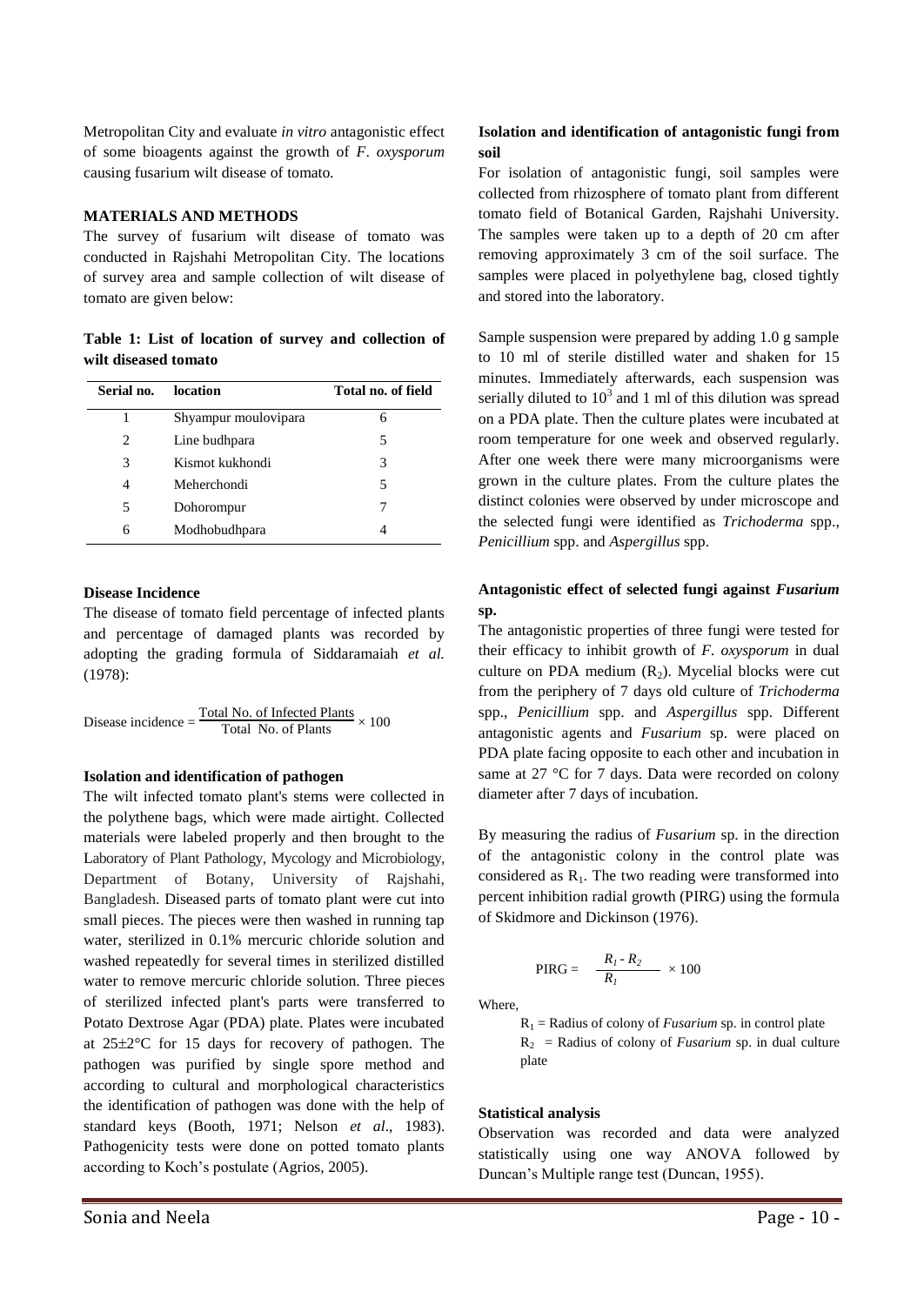### **RESULTS AND DISCUSSION**

Investigations of wilt disease in different tomato fields of Rajshahi Metropolitan City during October to February were conducted. It is evident from the table 2 that wilt disease of tomato in different fields at Rajshahi Metropolitan City were found in different percentages, the average percentage of infected plants was 45.84%. The highest percentage of infected plants was found at Shyampur moulovipara (55.76%) and the lowest was at Kismot kukhondi (37.64%).

**Table 2: Disease incidence of fusarium wilt disease of tomato at different locations observed in Rajshahi**

| g.<br>Serial | <b>Locations</b>        | Total no. of field | Total no. of plants | Total no. infected<br>plants | Disease incidence<br>$(\sqrt[6]{\bullet})$ | Disease incide<br>Average<br>$(\mathcal{C}_\bullet)$ |
|--------------|-------------------------|--------------------|---------------------|------------------------------|--------------------------------------------|------------------------------------------------------|
| 1            | Shyampur<br>moulovipara | 6                  | 728                 | 406                          | 55.76                                      |                                                      |
| 2            | Line budhpara           | 5                  | 650                 | 321                          | 49.38                                      |                                                      |
| 3            | Kismot<br>kukhondi      | 3                  | 425                 | 160                          | 37.64                                      | 45.84                                                |
| 4            | Meherchondi             | 5                  | 668                 | 285                          | 42.66                                      |                                                      |
| 5            | Dohorompur              | 7                  | 837                 | 397                          | 47.43                                      |                                                      |
| 6            | Modho<br>budhpara       | 4                  | 521                 | 220                          | 42.22                                      |                                                      |

The occurrence of *Fusarium* sp. in association with tomato in all the surveyed areas in the Rajshahi Metropolitan City suggested their prevalence in soil in that region which influenced by prevailing environmental conditions of the area. It is also possible that apart from the ubiquitous nature of *Fusarium,* contentious cultivation of tomato on the same piece of land might have enhanced the rapid multiplication and spread of *Fusarium* in the region.

The symptoms of wilt disease appear on leaf, stem and root. The first indication of this disease is a yellowing and drooping of the lower leaves. This symptom often occurs on one side of the plant or on one shoot. Successive leaves yellowed, wilt and die, often before the plant reaches maturity. As the disease progresses, growth is typically stunted, and little or no fruit develops. If the main stem is cut, dark brown streaks may be seen running lengthwise through the stem. This discoloration often extends far up the stem and is especially noticeable in a petiole scar. The browning of the vascular system is characteristic of the disease. The above characteristics were considered for the identification of the wilt disease. The mycelia grew rapidly on the wilt infected tomato plant and also on PDA media with white, cottony to floccose colony hyphae. In culture, mycelial colony was circular (f**ig 1, A**) to slightly irregular, pale colorless or rarely light brown, aerial mycelia were white on PDA media, this fungus changed its mycelialcolour from white to blackish brown. It was shown in cotton to floccose, generally abundant. Conidia formed under optimum conditions were 3-5 septate and measure 20-48 long, 6-19 thick (f**ig 1, B)**.



**Figure 1:** A. Culture of *Fusarium oxysporum;* B. Conidia of *Fusarium oxysporum*

Antagonistic effect of *Trichoderma* spp., *Penicillium* spp. and *Aspergillus* spp. were presented in table 3. The value of Percent Inhibition Radial Growth (PIRG) of *Fusarium*  sp. were recorded 82, 77 and 70 against *Penicillium* spp., *Trichoderma* spp. and *Aspergillus* spp., respectively after 7 days of incubation at 27°C on PDA plates. It was found that the highest (82%) PIRG was of *Penicillium* spp. and the lowest was (70%) of *Aspergillus* spp. against *Fusarium* sp.

**Table 3. Antagonistic effect of** *Trichoderma* **spp.,**  *Penicillium* **spp.,** *Aspergillus* **spp. against** *Fusarium* **sp. after 7 days of incubation at 27**º**C**

| Antagonistic fungi      | PIRG of mycelium after 7 days of<br>incubation |  |  |  |
|-------------------------|------------------------------------------------|--|--|--|
| <i>Penicilliums</i> pp. | 82%                                            |  |  |  |
| Trichoderma spp.        | 77%                                            |  |  |  |
| Aspergillus spp.        | 70%                                            |  |  |  |

Plants are in continuous association with microbes which interact with them in positive, negative or neutral ways. The fusarium wilt of tomato (*Lycopersicon esculentum*  Mill.) caused by *F. oxysporum* is recognized as one of the most devastating diseases in major tomato growing regions worldwide and also in Bangladesh. For ecofriendly and sustainable management of this disease,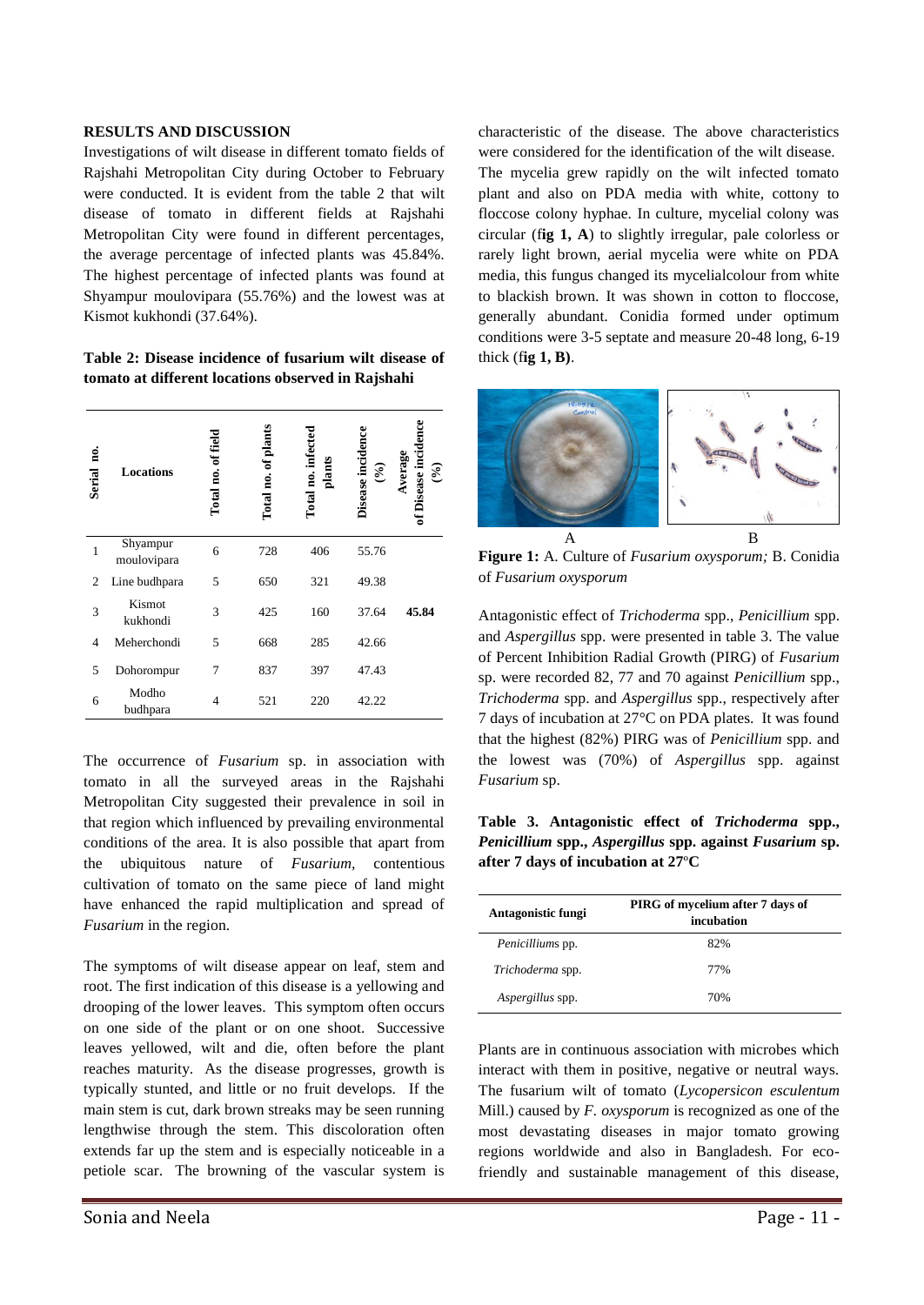three antagonistic fungi were evaluated against the pathogen. All the tested fungi (antagonistic) significantly reduced the growth of *Fusarium* sp.

Observation *in vitro* dual culture showed that the high antagonistic effect (over growth 82, 72 and 70%) was found against *F. oxysporum* f. sp. *lycopersici* in case of *Trichoderma* spp., *Penicillium* spp. and *Aspergillus* spp. after 7 days of incubation at 27ºC on PDA plates has been shown in table 3. From this study the highest PIRG was 82% of *Penicillium* spp. and the lowest was 70% of *Aspergillus* spp. against *Fusarium* sp. (table 3 and fig. 2).



The antagonistic properties of different species of *Pseudomonas* sp. and two *Trichoderma* spp. against *Fusarium* have also been reported (Rajeswari and Kannabiran, 2011). Among them, highest PIRG were 86.6, 84.0 and 60.0, respectively. This study also showed the antagonistic effect of *Trichoderma* spp. on *Fusarium.* The inhibitory effect of these bioagents tested pathogen was probably due to competition and/or antibiosis. Inhibition of germination and mycelial growth of pathogenic fungi *in vitro* was attributed to the antifungal properties of volatile compounds (alkyl pyrones) produced by *T. harzianum* (Claydon*et al*., 1987). The growth inhibition of *F. oxysporum* by antagonist fungi is possibly attributed to the secretion of antibiotics by the fungi or other inhibitory substances produced by the antagonists such as geodin, terricin, terric acid, aspergillic acid, dermadin, etc. (Upadhyay and Rai,1987). The degree of effectiveness varies according to the nature,

quality and quantity of antibiotics/inhibitory substances secreted by the antagonists (Skidmore and Dickinson, 1976). Bashar and Rai (1994) observed that *A. flavus, A. niger,* and *T. viride* amended in soil suppressed the growth of *F. oxysporum* f. sp. *cicero* and exhibited strong fungistatic activity against germination of conidia of test pathogens. Mondal *et al*. (2000) reported that two metabolites (2-carboxymethyl 3-n-hexyl maleic acid and 2-methylene-3-hexylbutanedioic acid) isolated from *A. niger* AN27, had increased germination, shoot length, root length and biomass of cauliflower seedlings. It is well known that *Trichoderma* can parasitize fungal pathogens and produce antibiotics, besides the fungus have many positive effects on plants: increased growth and yield, increased nutrient uptake, increased fertilizer utilization efficiency, increased percentage and rate of seed germination and induced systemic resistance to plant diseases (Harman *et al.,* 2004). Recently, Akrami *et al.* (2011) found that three isolates (*T. harzianum*, *T. asperellum*, *T. virens*) were effective against *Fusarium*  rot of lentil. Ahmed (2011) studied the growth promoting ability of *T. koningii* and a white sterile fungus (which did not fructify) on tomato plants grown in soil inoculated with wilt pathogen *F. oxysporum* f. sp. *lycopersici.* He reported that antagonistic rhizosphere suppressed the deleterious soil microbes by competing at the active sites, reduced the intensity of disease development and subsequently, stimulated the growth/yield of plants. On the contrary, from this investigation, it is found that *Penicillium* spp. was the best antagonist against *Fusarium*  sp. A number of *Penicillium* spp. have been reported as antagonists of plant pathogens with a mechanism of action based on the production of the antibiotic compounds and established of mycoparasitic interactions (Nicoletti and Stefano, 2012).

In conclusion, the present study indicates that *Trichoderma* spp., *Penicillium* spp. and *Aspergillus* spp. can be explored further for the biological control of wilt disease of tomato which may help to obtain a higher yield and good health in agriculture.

## **ACKNOWLEDGEMENT**

The authors are thankful to the Department of Botany, Rajshahi University, Bangladesh for providing the necessary facilities.

### **REFERENCES**

Ahmed M (2011). Management of fusarium wilt of tomato by soil amendment with *Trichoderma koningii*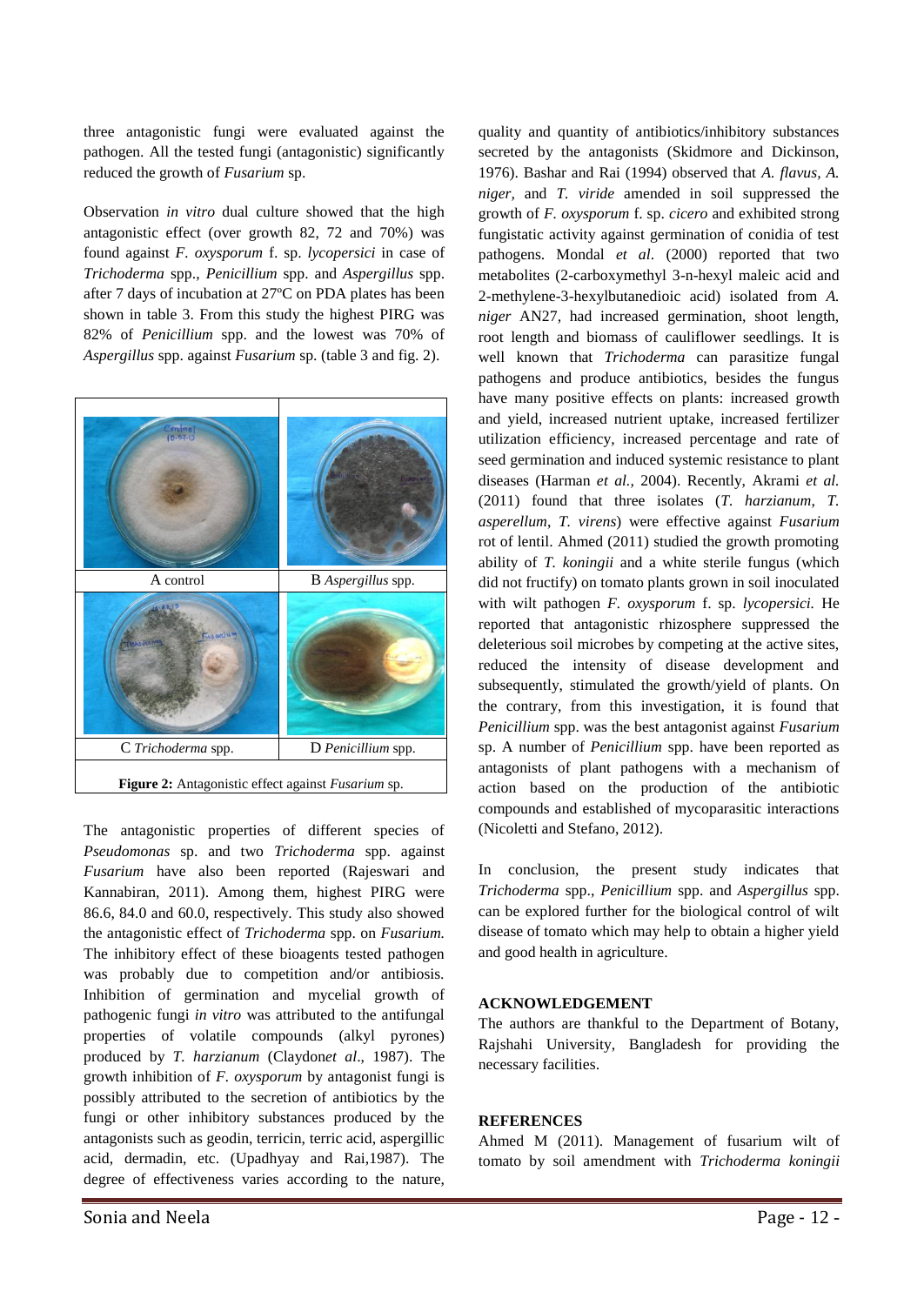and a white sterile fungus. Indian Journal of Research. 5: 35-38.

Aktar, M. W., Sengupta D and Chowdhury A (2009). Impact of pesticides use in agriculture: their benefits and hazards. Interdisciplinary Toxicology.2: 1–12.

Akrami M, Golzary H, Ahmadzadeh M (2011). Evaluation of different combinations of *Trichoderma*  species for controlling *Fusarium* rot of lentil. African Journal of Biotechnology.10: 2653-2658.

Akkopru, A, Demir S. (2005). Biological control of fusarium wilt in tomato caused by Fusarium oxysporum f. sp. lycopersici by AMF Glomusintraradices and some rhizobacteria. J Phytopathology.153:544550.

Agrios, G. (2005). Plant Pathology (5 Edition). Elsevier Academic Press. 4-5 p.

Booth, C (1971). The Genus *Fusarium*. Commonwealth Mycological Institute, Kew, Surrey, UK, 237 pp.

Bashar MA and Rai B (1994).Antagonistic potential of root region microflora of chickpea against *Fusarium oxysporum* f. sp. *ciceri.* Bangladesh Journal of Botany.23: 13-19.

Boughalleb-M'Hamdi N, Ibtissem Ben Salem and M M'Hamdi (2018). Evaluation of the efficiency of *Trichoderma*, *Penicillium*, and *Aspergillus* species as biological control agents against four soil-borne fungi of melon and watermelon. Egyptian Journal of Biological Pest Control 28:25. DOI 10.1186/s41938-017-0010-3

Claydon, N, Allan, M, Hanson, J Rand Avent, AG. (1987) Antifungal alkyl pyrenes of *Trichoderma harzianum*. Transactions of British Mycological Socity*,* 88:503-513

Diehl, T and Fehrmann H (1999) Wheat fusarioses: Influence of infection date, tissue injury and aphids on leaf and ear attack. Journal of Plant Diseases and Protection. 96:393–407

Duncan D B. Multiple range and multiple F tests (1955). Biometrics 11:1-42

Harvey R, Edrington T, Kubena L, Rottinghaus G, Turk J, Genovese K, Nisbet D (2001). Toxicity of moniliformin from *Fusarium fujikuroi* culture material to growing barrows. Journal of Food Protection. 64:1780– 1784.

Harman GE, Howell CR, Viterbo A, Chet I, Lorito M (2004).*Trichoderma* species opportunistic, avirulent plant symbionts. Nature Reviews Microbiology. 2: 43-56.

Hussein H. S. and J. M. Brasel (2001) Toxicity, metabolism, and impact of mycotoxins on humansand animals.Toxicology. 167: 101–134.

Jaiswal, K, Tiwari, S, Faisal, M and Shukla, HO. (2015). Biological control of tomato wilt through soil application of bio-agent and organic amendments. Journal of Ecofriendly Agriculture 10: 189-190.

Mondal G, Dureja P, Sen B (2000). Fungal metabolites from *Aspergillusniger*AN27 related to plant growth promotion. Indian Journal of Experimental Biology. 38:84-87.

Nelson, PE, Toussoun, TA and Marasas, WFO (1983).Fusarium species: An illustrated manual for identification. Pennsylvania State University Press, University Park

Nagesh, M. Hussaini, SS. Ramanujam B and Chidanandaswamy BS. (2006) Management of *meloidogyne incognita* and *fusarium oxysporum* f.sp. *lycopersici* wilt complex using antagonistic fungi in tomato. Nematologia Mediterranea. 34: 63-68

Nicoletti, R and Stefano, M De (2012).*Penicillium restrictum* as an antagonist of plant pathogenic fungi. Dynamic Biochemistry, Process Biotechnology and Molecular Biotechnology. 6: 61-69.

Ramezani, H (2010) Antagonistic effects of *Trichoderma* spp. against *Fusarium oxysporum* f.sp. *lycopersici* causal agent of tomato wilt. Plant Protection Journal. 2: 167- 173.

Rajeswari, P and Kannabiran, B. (2011) *In Vitro* Effects of Antagonistic Microorganisms on *Fusarium oxysporum* [Schlecht. Emend. Synd& Hans] Infecting *Arachis hypogaea* L. Journal of Phytology. 3: 83-85.

Strider, D.L. 1985.Fusarium wilt of Chrysanthemum: Cultivar Susceptibility and Chemical Control. Plant Disease 69: 564 –568.

Skidmore AM, Dickinson CH, (1976). Colony interactions and hyphal interference between *Septorianodorum* and phylloplane fungi. Transactions of British Mycological Socity.66: 57-64.